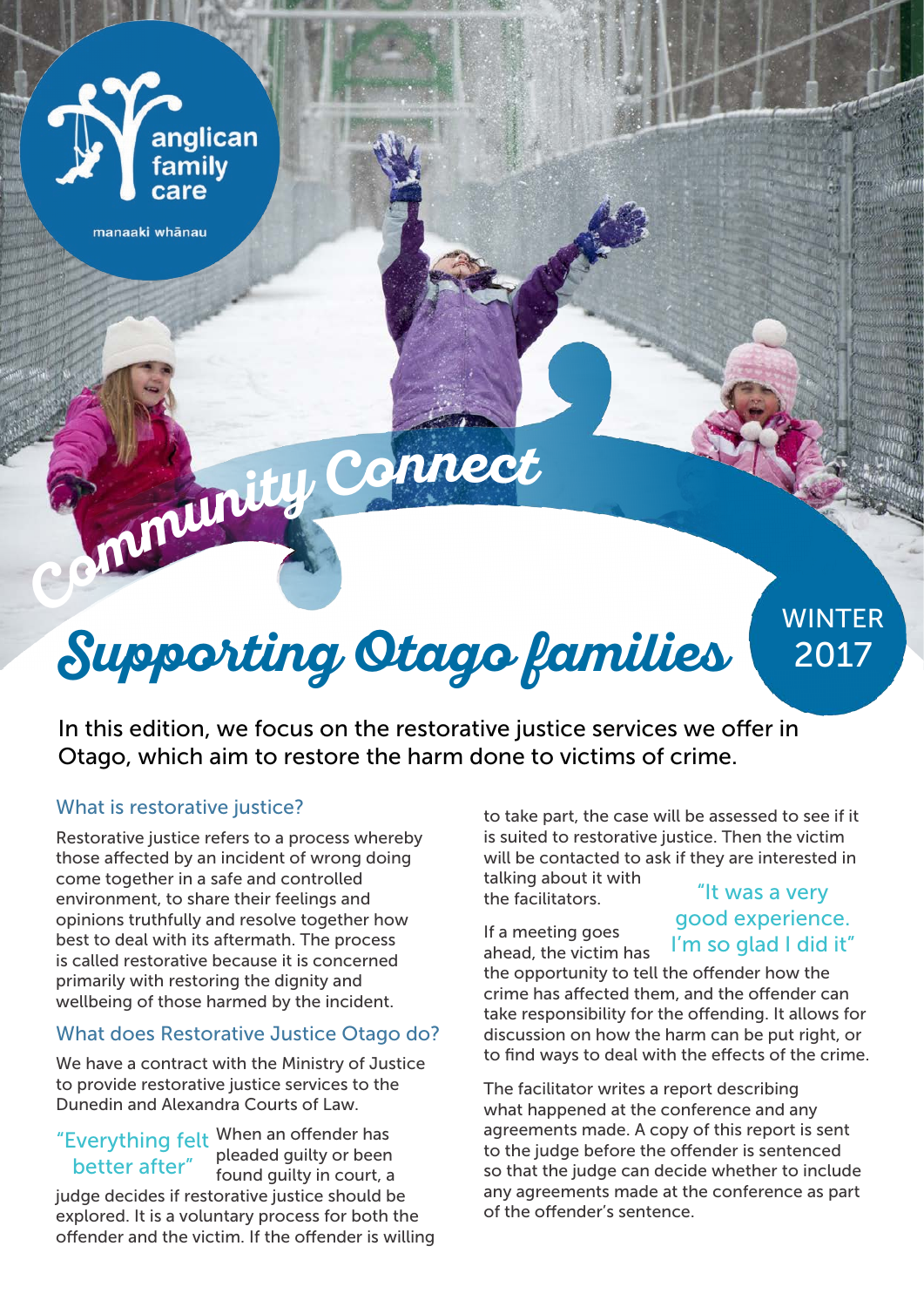

We receive between 600 and 700 referrals each year, with approximately one quarter of these proceeding to a meeting.

## Comments from victims who have participated in 2017:

- "Impressed, helped us, certainly helped."
- "Couldn't have wished for better facilitators."
- "The process was done with compassion and was 100%."
- "Couldn't have been happier it did wonders for the offender too."
- "Needs to be used more. Helps families a lot."

#### Comment from an offender:

"It was one of those things you have to do. It was horrible, but good for everyone to get things off their chest."

## Comments from lawyers and judges reported in Court news:

"The results of restorative justice could only be described as outstanding."

"It never ceased to amaze him how cathartic restorative justice meetings could be for all parties."

"Very rare to see a victim – out of the goodness of his heart – offer to teach an offender some skills."

"His remorse came through in the restorative justice conference. The victim was magnanimous and did not want him to go to prison… the judge noted restorative justice had been 'clearly positive' for the victim."

"Restorative Justice Otago had gone to some lengths to bring the parties together to

Restorative justice reduces crime and reoffending. Data about restorative justice cases and reoffending rates from 2008 to 2013 shows that, on average, offenders who participated in restorative justice conferences committed 26% fewer offences per person than comparable offenders in the following 12 months.

understand not only what had happened, but its effect."

"It probably underscores one of the real benefits of restorative justice; where they can see you face-to-face and see perhaps you're a real person and not some imaginary figure who might come back and have another crack," the judge said.

### National survey results:

Overall, respondents' views of restorative justice were largely positive, with 84% satisfied with the restorative justice conference they attended and 80% satisfied with their overall experience of restorative justice. 81% would recommend restorative justice to others in a similar situation. 64% of respondents said that restorative justice made them feel better.

To find out more about our Restorative Justice services, please call 0800 FAM CARE or 03 477 0801 or email enquiries@familycare.org.nz. Please note all referrals come through the court system.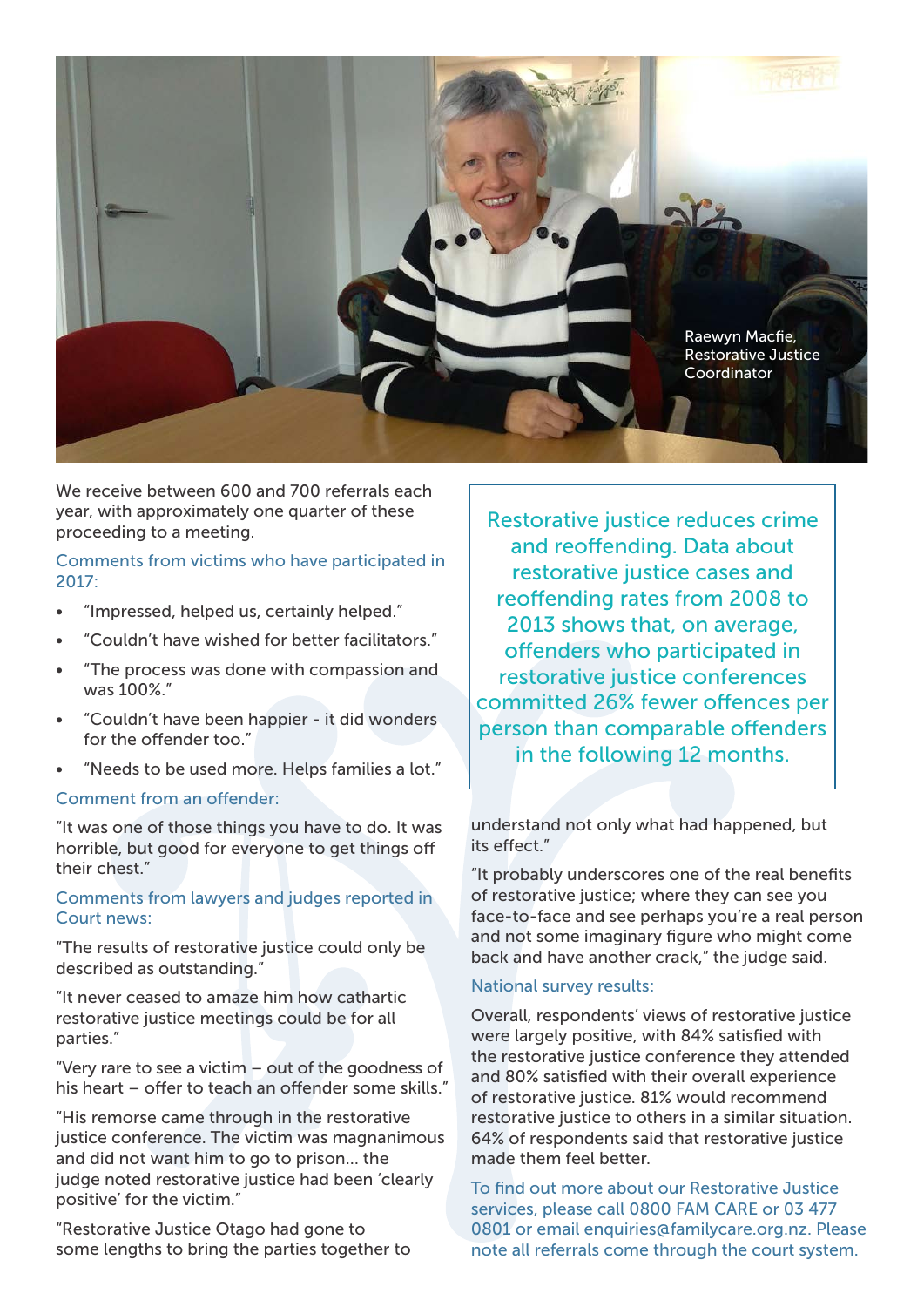## **Movie Night 2017**



We would like to say a special thank you to everyone who came to our movie night fundraiser on 22 June. It was a great night and with your support, more than \$4,000 was raised towards our services for Otago families in need.

We would also like to thank the following sponsors and contributors who made the event possible:

Carbase • SpeedPrint • Angela Jane Photography • Rachel McCoubrey, artist • the family of Hunter Dowall, artist • Ron and Tom Esplin, artists • Judy Ringland, potter • Robert Piggott, artist • Moana Pool • Mega Zone • Inflatable World • Otago Polytechnic • Southern Steel Netball team • Otago Cricket • Countdown • Olveston Historic House • Monarch Cruises • Dunedin Railways • Copper Café • Fortune Theatre • Ray White • Larnach Castle • Speedy Signs • Bruce McCormick • Beaute • MindFood • Rainbow Confectionery • Life Pharmacy • ANZ Bank • Hinton's Fruit and Vege • Evansdale Cheese

If you have any feedback on the event you would like to share with us, please email Lucy@familycare.org.nz



**In the last year we have worked with more than 1**,**500 families in Otago**



## **Thanks to**...

We are very grateful to everyone who has donated money, knitting, toiletries or time to us over the winter. This can be a stressful time for families who are trying to keep their children warm. A weekly visit from one of our workers supports parents and families with information and guidance to achieve good education, social and health outcomes for their children.

We are also very thankful to the following trusts and organisations for grants towards our services in the last three months:

Dunedin City Council towards the promotion of our services to hard to reach families.

Network Waitaki towards Family Start staff training.

The Lion Foundation towards rent of our Dunedin office space.

NZ Federation of Graduate Women towards registration fees for new practice staff to attend the Care and Protection Certificate Course.

ACE Shacklock to support our work preventing and reducing the risk of family violence in South Otago.